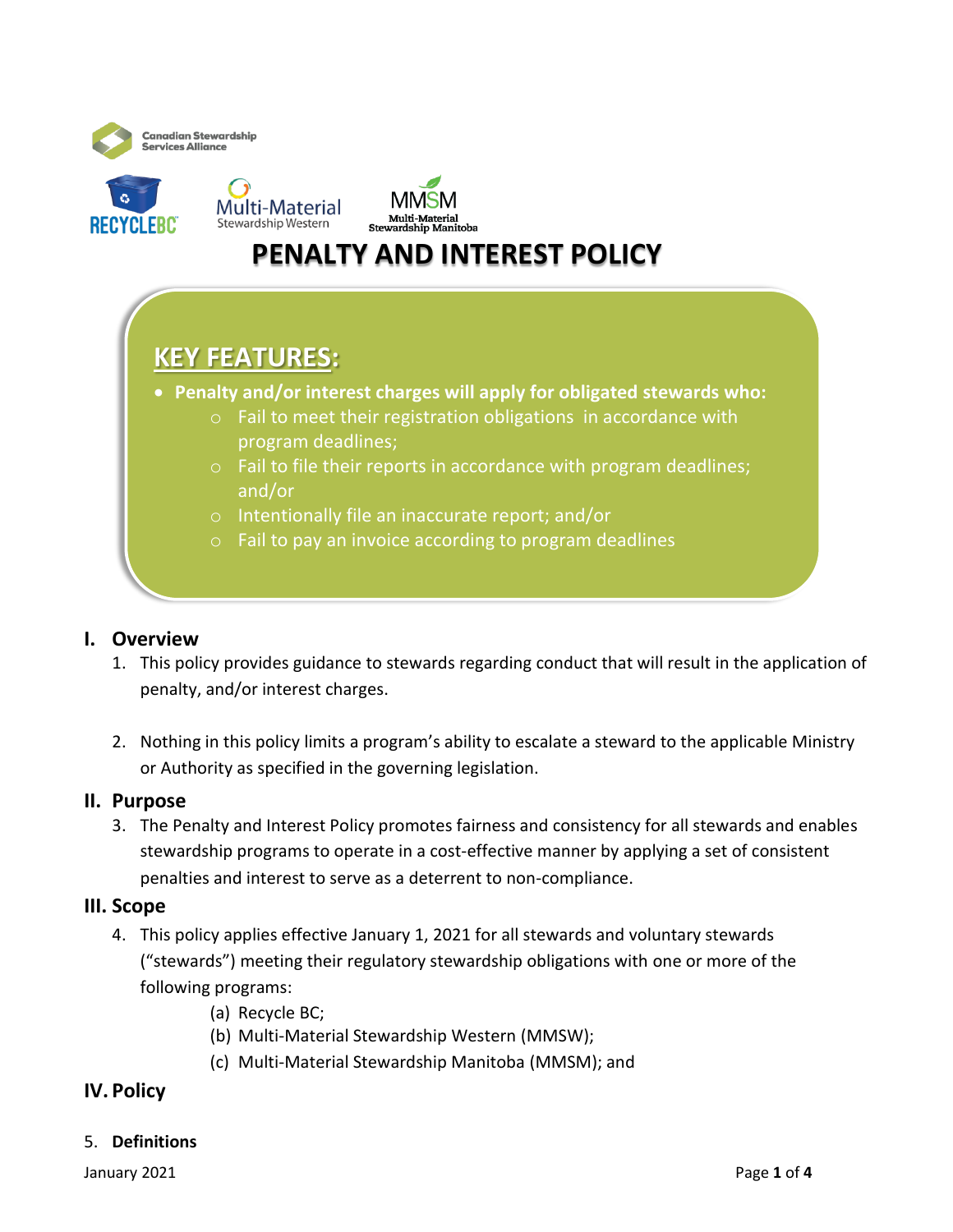



- a. **"Obligation Date"** is the date that a steward begins supplying designated material in the province, after which they have 60 days to register with the Program ( MMSM) or execute a Membership Agreement with the Program (Recycle BC, MMSW). 1
- b. **"Reporting Deadline"** is the date that packaging and paper Annual Steward Reports are due each year (May 31)
- c. **"Substantiation Request Date"** is the date on which the program provides the steward with written notice, by email, that the Penalty and Interest Policy will apply if the steward has not provided substantiation within the 30 days following such notice regarding one or more Annual Steward Reports submitted via the WeRecycle Portal.
- d. **"Payment Due Date**" is the date that payment is due for an invoice associated with a steward's account. The Payment Due Date can be found on each invoice.
- 6. Penalties and interest will be applied in the scenarios outlined in the following charts.

 $1$  Recycle BC, MMSW and MMSM stewards are obligated from the time they begin supplying obligated material in those provinces.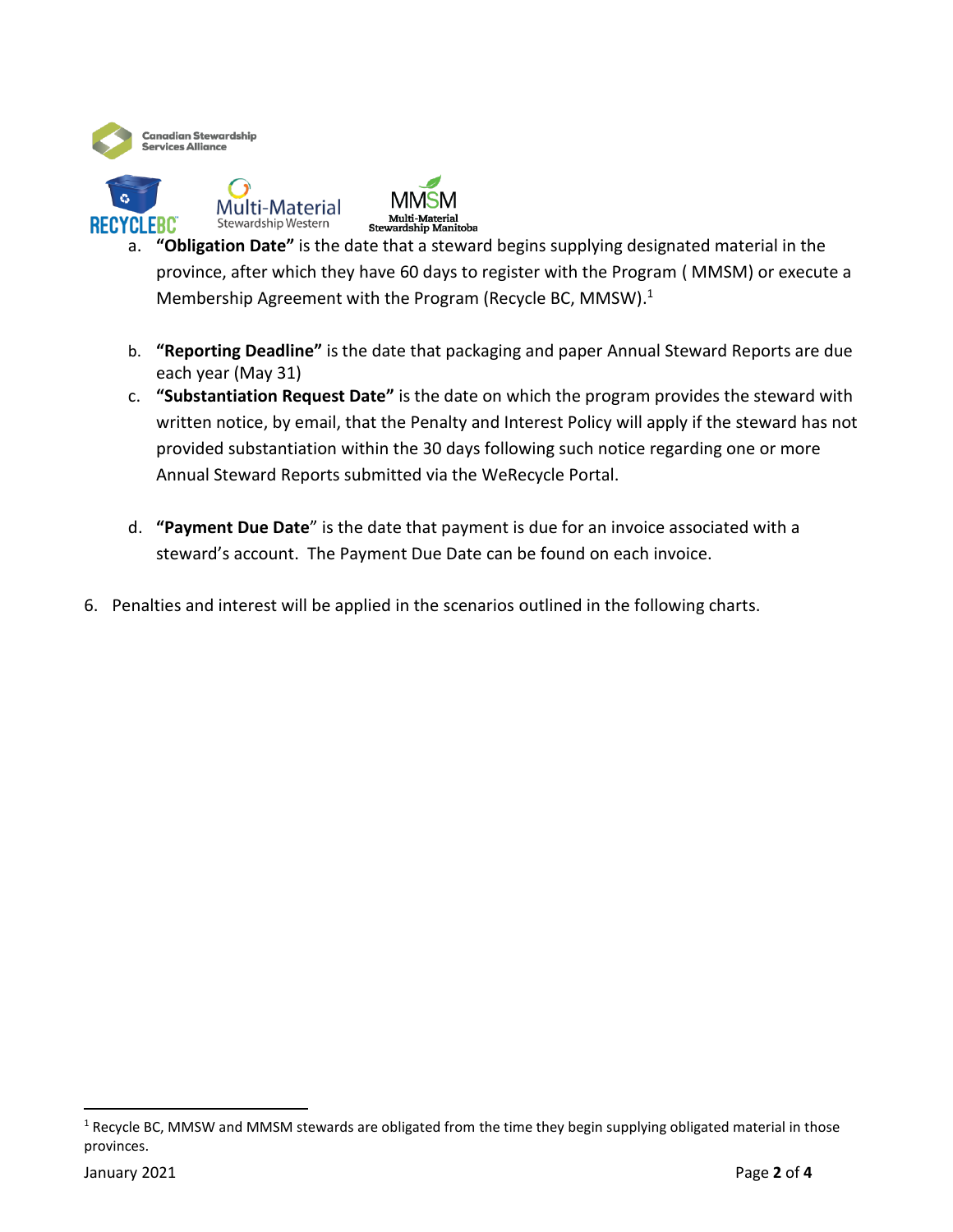



| <b>Scenario</b>                                                                                                                                                                                                                                                                                     | <b>Step I</b>                                                                                                                                                                                                                                                                                                                                                                                                                                                                   | <b>Step II</b>                                                                                                                                                                                                                                                                                                                                                                                                                     |
|-----------------------------------------------------------------------------------------------------------------------------------------------------------------------------------------------------------------------------------------------------------------------------------------------------|---------------------------------------------------------------------------------------------------------------------------------------------------------------------------------------------------------------------------------------------------------------------------------------------------------------------------------------------------------------------------------------------------------------------------------------------------------------------------------|------------------------------------------------------------------------------------------------------------------------------------------------------------------------------------------------------------------------------------------------------------------------------------------------------------------------------------------------------------------------------------------------------------------------------------|
| Not Registered <sup>2</sup><br>An obligated steward who<br>has not registered with the<br>Program (MMSM) and/or<br>has not executed a<br>Membership Agreement<br>with Program (Recycle BC,<br>MMSW) in accordance with<br>the Onboarding Policy <sup>3</sup> , will<br>be subject to the following: | For stewards that Register between the<br>61st and 180th day past the Obligation<br>Date:<br>Back payment and back filing to the<br>$\bullet$<br><b>Obligation Date</b><br>Penalty of 5% of all fees owing when<br>$\bullet$<br>report(s) invoiced;<br>Steward may be escalated to<br>$\bullet$<br>regulatory authority (Recycle BC,<br>MMSW)<br>Beginning on the $121st$ day past the<br><b>Obligation Date:</b><br>Steward may be escalated to<br>regulatory authority (MMSM) | For stewards that Register on or after the<br>180st day past the Obligation Date:<br>Penalty of 10% of all fees owing when<br>$\bullet$<br>report(s) invoiced                                                                                                                                                                                                                                                                      |
| <b>Not Filed</b><br>Steward has registered with<br>the program, but has not<br>filed its Report by the<br>Reporting Deadline or has<br>intentionally filed an<br>incorrect report prior to the<br><b>Reporting Deadline</b>                                                                         | Between the $31st$ and $90th$ day past the<br>Reporting Deadline (Recycle BC, and<br>MMSW):<br>Penalty of 5% of all fees owing when<br>invoiced;<br>Beginning on the 31 <sup>st</sup> day past the<br>Reporting Deadline (MMSM):<br>Penalty of 10% of all fees owing when<br>invoiced                                                                                                                                                                                           | Beginning on the $61st$ day past the<br><b>Reporting Deadline:</b><br>Steward may be escalated to regulatory<br>authority (Recycle BC, MMSW)<br>Membership Agreement (Recycle BC,<br>$\bullet$<br>MMSW) may be cancelled<br>Beginning on the $91st$ past the Reporting<br>Deadline:<br>Penalty of 10% of all fees owing when<br>invoiced (Recycle BC, MMSW)<br>Beginning on the $121st$ day past the<br><b>Reporting Deadline:</b> |

<sup>&</sup>lt;sup>3</sup> The Onboarding Policy requires new stewards to register within 60 days of their Obligation Date, and file all outstanding reports within 60 days of registration. The current report must be filed within 60 days of registration, or by May 31, whichever is later.